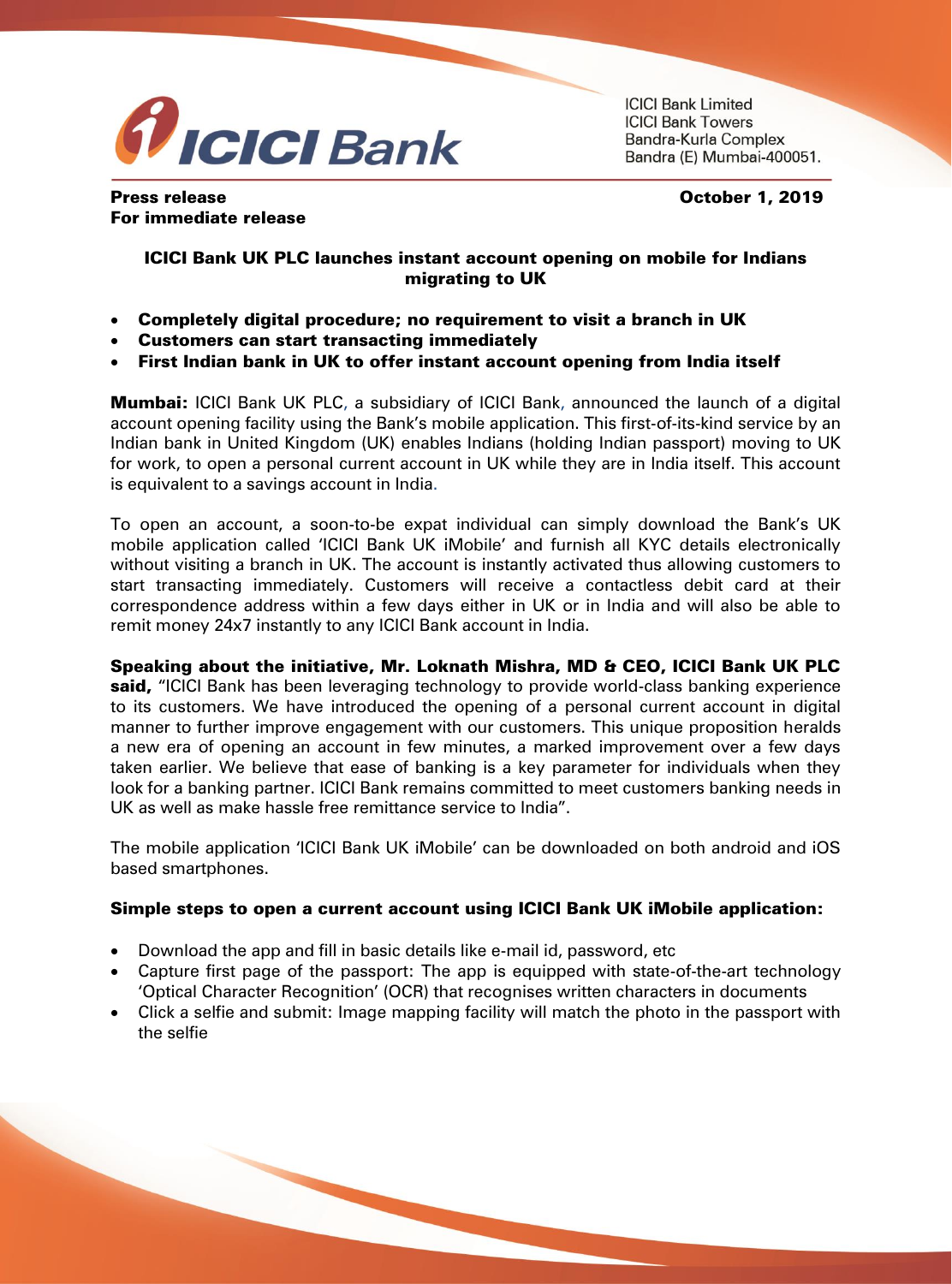

**ICICI Bank Limited ICICI Bank Towers** Bandra-Kurla Complex Bandra (E) Mumbai-400051.

 Instantly, the current account gets activated along with instant password and mobile PIN (MPIN). One can immediately start using the account. The contactless debit card is sent at customer's correspondence address either in UK or India

## Salient features of the current account that can be opened instantly through the Bank's UK mobile application:

- Faster account opening using mobile app
- Get a contactless debit card
- Access to mobile and internet banking
- Access to 24X7 phone banking and free text alert facility
- 24X7 guaranteed exchange rates for sending money to India
- Instant money transfer to any ICICI Bank account in India and instant money transfer to any other bank account in India up to Rs. 2 lakh through IMPS

To read more about the product offered by ICICI Bank UK PLC , click here : [https://www.icicibank.co.uk/personal/branch-banking/homevantage-current-account.page?](https://secure-web.cisco.com/12vxcCCCqgGcKvUeoQMWR_kYX7I00BkOvaQFOJGv-Bn_nTFR-mpj9zkWkn8tugjYNtS4Jpu5lpgvy1ioe-Ikyo91Q-oEoa_03tRJB5a9l-s4VXdAL_Q42wjs09SgSghaK6ocNwlVcxpdiKZmibJrDFZcxPIdmMnvw6LSbtBNbyssEd67fkk6Nvkb57YNSQDSJqqoyZQyFUTg51zZvQsGdN8FaK3lo6MRdFU1uBHS8NqhsZA7Rwp99yY52_lwtVRKzPBssj_8nJ5ds7harXU8MhLqlHM_hoPErFtWPRCmYq3GE3koc5kLFhtpYtnqDuUEDD9sXv-V-v_gb6SxqF0atPg/https%3A%2F%2Fwww.icicibank.co.uk%2Fpersonal%2Fbranch-banking%2Fhomevantage-current-account.page)

One can also open a current account using the ICICI Bank UK PLC website: [https://www.icicibank.co.uk/html/uk/promo/hvcapromo/index.html](https://secure-web.cisco.com/1gPK1b2cIw-2QLm_gwrIfROaYyXQ3dJmkj1NZtJIHPGyV7u5piLrmZHFK8GguGnrLETWg-XdG1j8CdAGD1qoF1UZu6gZbhvi507DuQIPdKuLmJIk9qayYGbPsyK0uL30BMHskF5OnLN5cPzI6wOS46V1fzUAbaYLPQ9vhzajmU4mQLGAEBvYLB_GaYQwN6TsCAc-vb-Qd8RppaSIk85e1ml-VyG917DpyTSxsqJo7UHjT8yTeo6A3oSowbroppnA6-6lCh4_JJAmvr8EWPvWSr3ruGEMyPGeEviiD5KO4Xb98W6r-D3Y4hyJZKJvW2abNbHDSi3bskXqFk4N-Rr65kA/https%3A%2F%2Fwww.icicibank.co.uk%2Fhtml%2Fuk%2Fpromo%2Fhvcapromo%2Findex.html)

ICICI Bank UK PLC also supports customers in UK for their diverse banking requirements in India including NRE accounts and home loans through local branches and customer service managers in UK.

For updates, visit [www.icicibank.com,](http://secure-web.cisco.com/1dKND7Rpk4NpHBMTxmmMk8q01YlwIbVhym_A0SFy-rcNBhBVPOZ33SVzEOC7EYHjH8SlFhashlxavbum1zn0DRmzBP7kQKpDbIGkk8K-kHbWE8xN5Yc32VUtEEQ14ZV0qN67KUfchCgpNE6vuSBfKBIvRJqdzZQK-YNcYgquxkulfQRdttUaZgJCXg0KRZFT7dwOOhVYs5T5szC_2gAVbqtpla8Z5zhStbBM6ojf8OCdVFLaXQrrqXXMOK-XbwfrYRPeEvc2YWovzkPTjQuRSEiAc3N9scFiVbhn_p7mIjGgT0kMXkED2WpSVWecKBv6jJjMgyCNZTCQhcDD3knRQLg/http%3A%2F%2Fwww.icicibank.com) follow us on [www.twitter.com/ICICIBank.](http://secure-web.cisco.com/11fe_dRqqDAq5zU5fhTxU-EklSrOgOyLcKBjGLvfndc_xC5SpYqIPyj_QW8hM6Rddm4IenqEPluPwnx6vUXYO5r8VHPg91fOxbvIkoJ3hCaGLuTQRGj0r-ssp8rxzZGs1yXN8LUI_WgqQBGYhQASaDdfjt366uZkyGdqdkkLMsWiS-0HRBtfLE-0zrmq-LSHFYXwA450YuISO7bmxAyNAC67LUMkERcqY1IRuvzXcZlMMr4BDq4ep3Diivk4yT_r9iTnQ8COMM95ivLUycrS9q-KVrqZ2FizYfdCOZJRV85K3bTg46oIwoIZ_qmEh5x0JnwliNLQ3W7mzEqTty1jVUw/http%3A%2F%2Fwww.twitter.com%2FICICIBank) For media queries, write to: [corporate.communications@icicibank.com](mailto:corporate.communications@icicibank.com)

About ICICI Bank: ICICI Bank Ltd (BSE: ICICIBANK, NSE: ICICIBANK and NYSE:IBN) is a leading private sector bank in India. The Bank's consolidated total assets stood at Rs.1,250,472 crore at June 30, 2019. ICICI Bank's subsidiaries include India's leading private sector insurance, asset management and securities brokerage companies, and among the country's largest private equity firms. It is present across 15 countries, including India.

\* The information contained in this document is not intended to nor should it be construed to represent that ICICI Bank provides any products or services in any jurisdiction where it is not licensed or registered or authorized to do so. The information provided herein is not intended for distribution to, or use by, any person in any jurisdiction where such distribution or use would be contrary to law or regulation. ICICI Bank and the "I man" logo are the trademarks and property of ICICI Bank. Terms and conditions of ICICI Bank may apply.

About ICICI Bank UK PLC: ICICI Bank UK PLC is a 100% subsidiary of ICICI Bank Limited and is authorised by the Prudential Regulation Authority and regulated by the Financial Conduct Authority and Prudential Regulation Authority. ICICI Bank UK PLC is covered by the UK deposit protection scheme (Financial Services Compensation Scheme)